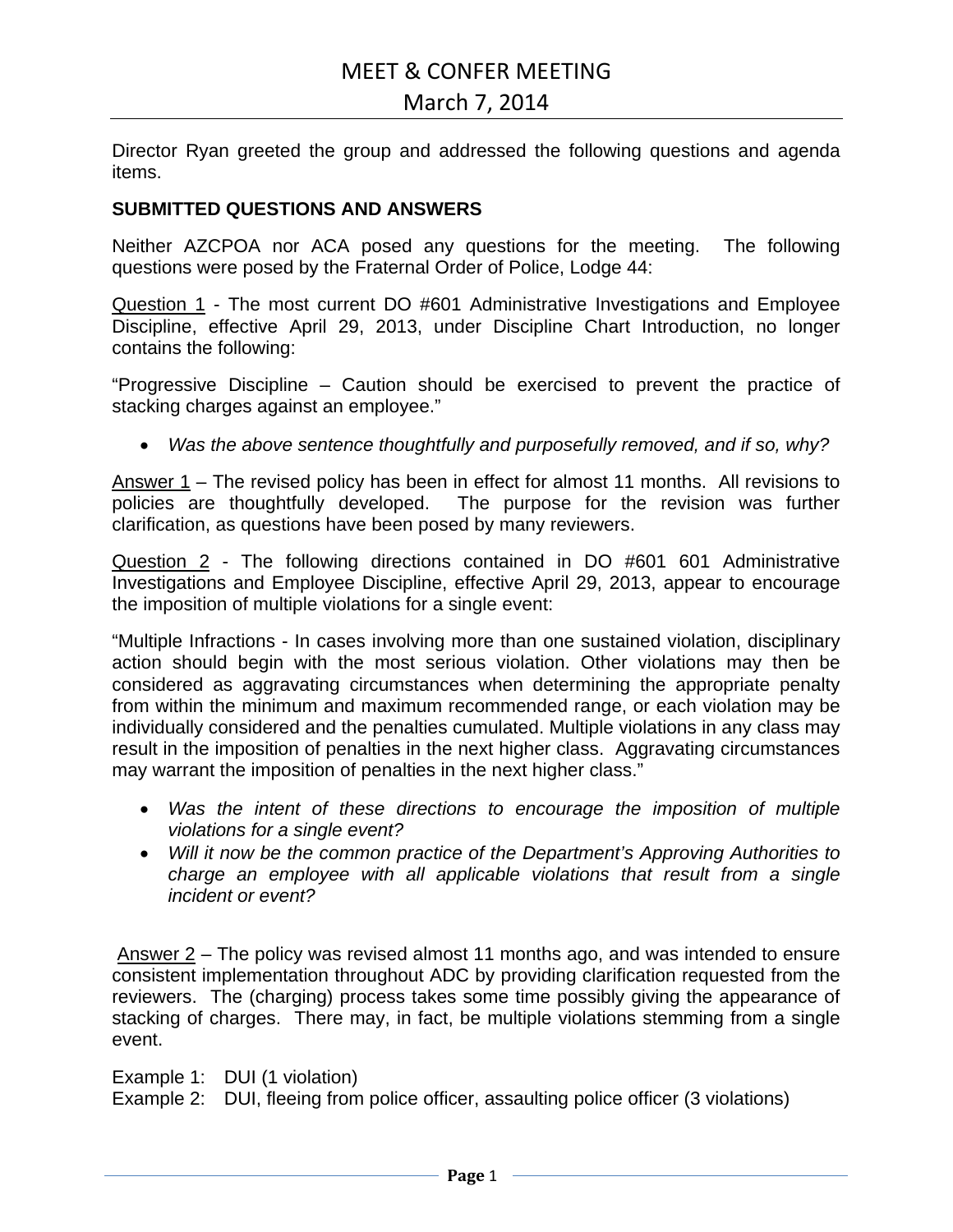# March 7, 2014

Example 3: Unnecessary use of force (1 violation) Example 4: Unnecessary use of force, falsifying incident report (2 violations)

Deputy Director Hood advised that the DO #601 policy and chart of disciplinary sanctions were developed in consultation with our designated Attorney General.

Question 3 - Since there is no longer a prohibition against stacking violations, it does appear that the practice of charging multiple violations will substantially increase the penalties imposed as corrective action on any employee. Certainly, employees are being held to a higher standard than the inmates they supervise, however, this practice is still unacceptable when conducting inmate discipline within the same Department to prevent any appearance of abuse of authority.

• *Was it the intent of the Department to significantly change approximately thirty (30) years of precedent for corrective action, discipline, for the employees of ADC?* 

Answer 3 – The Director stated that the question posed by the FOP was disingenuous and not forthcoming. He further requested an explanation for the precedent change for 30 years that is being suggested. Is the FOP suggesting by way of Examples #2 and #4 above (Question 2) that these would be stacking violations from a single event? Director Ryan requested that Richard Mehner set a meeting with him and bring specific examples to discuss.

Question 4 - DO 601.06.1.2.3.2 States that an employee representative:

"1.2.3.2 Not be a subordinate or an individual within the employee's chain of command."

- *We request the policy changed to the following:*
- *"1.2.3.2 Not be a DIRECT subordinate or an individual within the employee's DIRECT chain of command."*

Answer 4 – The Director approved the change as indicated above: "1.2.3.2 Not be a DIRECT subordinate or individual within the employee's DIRECT chain of command." The Director also discussed the Step 3 Grievance level, which is the Director Level. The Director "may" meet with the employee and/or his/her representative for more information or clarification. An exception to the time frame required in the Personnel Rules since Personnel Reform (to 40 days) has been approved by ADOA.

Question 5 - DO 601.03.1.1.3.2 States that:

"1.1.3.2 Supervisors shall ensure the employee is given an opportunity to provide a written response to the Administrative Inquiry form (three workdays)".

• *We request the policy changed to the following:*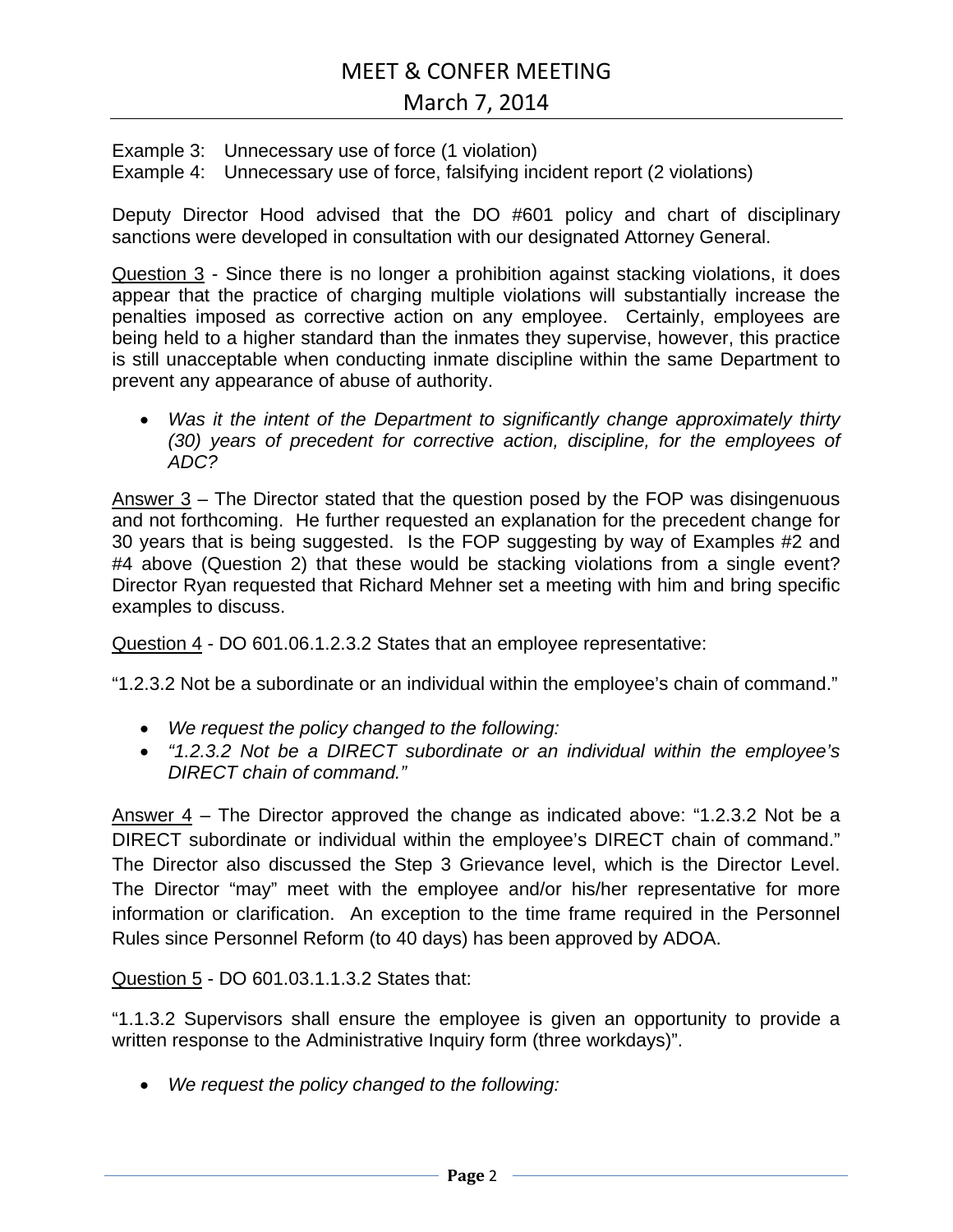• *"1.1.3.2 Supervisors shall ensure the employee is given an opportunity to provide a written response to the Administrative Inquiry form (three workdays) and provide up to three consecutive work hours to provide a written response."* 

Answer  $5 -$  The Issue of completing grievance reports on the employees' personal time was understood and not disputed. Discussion ensued with respect to employees' utilizing personal time to complete investigative reports. Director Ryan and Colleen McManus agreed to raise this issue to ADOA for further discussion. In the interim, it is ADC's operational practice that supervisors allow their subordinates a reasonable amount of work time to complete responses to administrative inquiries.

#### **UNIFORM COMMITTEE UPDATE**

Director Ryan provided information regarding uniform changes, provided by the ADC Uniform Committee, which met this week. It is mandatory, not optional, that hash marks, each equivalent to four years of service, will be approved for shirts--not sweaters and jackets. Long sleeved polo shirts will not be approved. Other approved changes to the uniform policy are forthcoming.

### **EMPLOYEE GRIEVANCES**

The subject of employee grievances was discussed earlier in the meeting. Colleen McManus stated that the final version of the Grievance Policy, DO #517, has been approved by ADOA. Ronda Lee will review the policy which will then be approved by Director Ryan and published.

#### **DRUG TESTING**

Director Ryan advised the group that the random drug testing policy is expected to be implemented about May 1<sup>st</sup>. Gail Rittenhouse is convening a focus group on March 31<sup>st</sup>, comprising of representatives from each complex. The focus group members will be provided a draft of the DO #522 and asked if the wording is clear and how they feel the information should be conveyed to staff.

#### **SUPPLEMENTAL BENEFIT**

The Legislation on the Supplemental Benefit (the additional amount paid to eligible staff to supplement Workers' Compensation) has left it to the agency (ies) to set definitions regarding catastrophic or serious injury. There is a hearing next week, chaired by Senator Crandell, regarding an amendment clarifying the supplemental benefit.

Language on cancer insurance is being drafted advising that the Department shall not pay; however, the insurance will be optional for employees during benefit selection.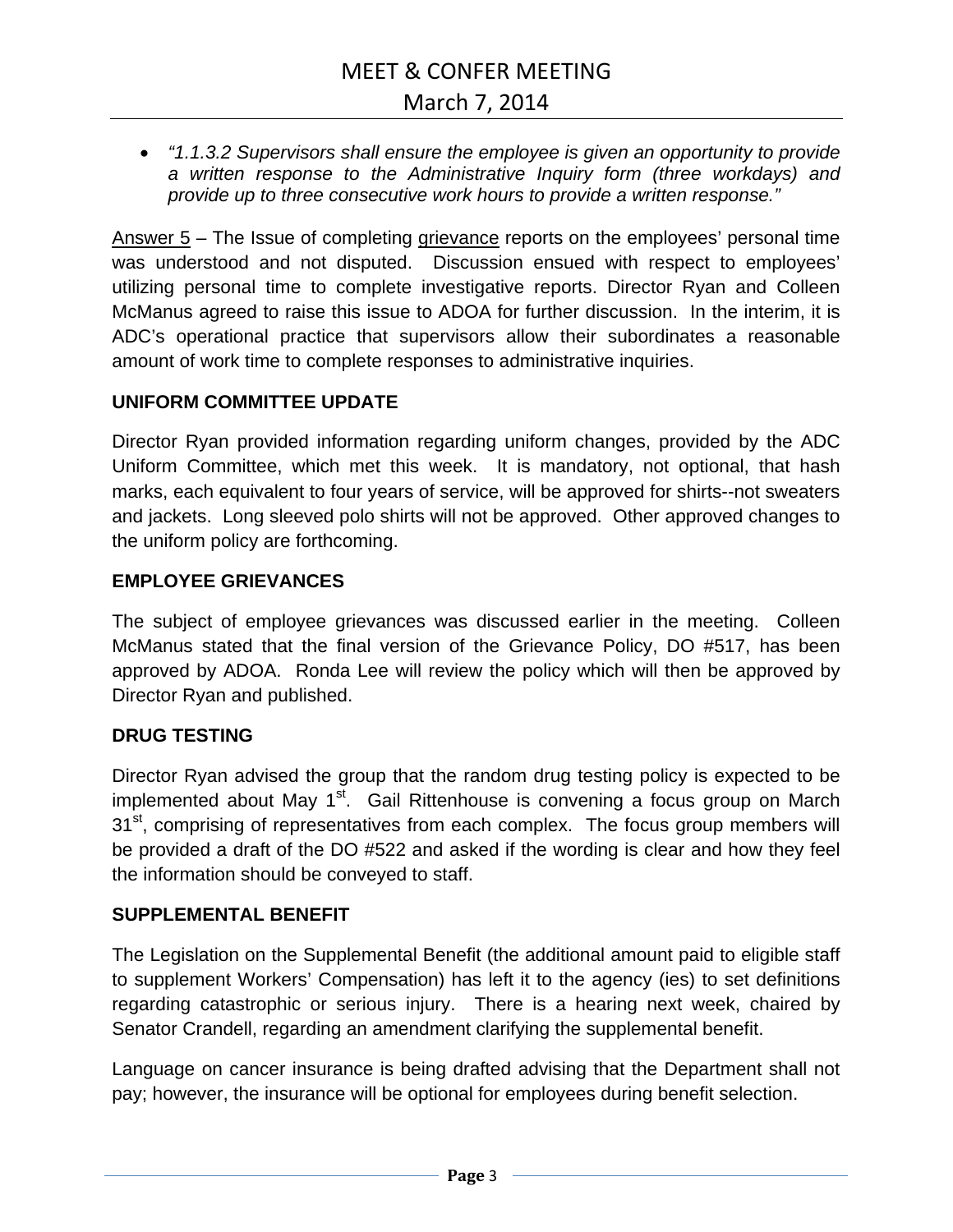#### **COMPENSATION PLAN**

ADC's FY14 Compensation Plan has been approved by ADOA. The plan includes several distinct compensation types including:

- A. Stipends and Equity Adjustments: 1) Colleen McManus explained that a funding proposal has been submitted to ADOA and the Governor's Office recommending re-establishment of a stipend program for COIIs at five prison complexes. 2) Compression issues are also being addressed statewide for selected Sergeants, Lieutenants, Captains, CO3s, CO4s, CCOs, CCO Seniors, and CC Supervisors. 3) Director Ryan is also recommending equity adjustments for selected Correctional Administrators and Investigators.
- B. Merit Pay recommendations are currently being finalized and must be completed before the fiscal year is ended. The current proposal does not allow for merit pay adjustments that affect the employees' base pay. Only lump sum merit pay (one time bonuses) can be awarded this year.

## **STAFF/INMATE RELATIONSHIPS**

The Director discussed staff misconduct and the recent display of "Don't Be This Employee" flyers. These flyers show former employees' photos side by side—one photo in ADC uniform and one taken as the employee was booked into jail. The two most recent criminal behaviors concern staff sexual involvement with a former inmate and inappropriate use of force on a restrained inmate.

#### **INTERIM ASSIGNMENTS**

The Director informed the group as follows:

- 1. Carson McWilliams is Interim Director of Offender Operations with Robert Patton's appointment as Director of the Oklahoma Department of Corrections.
- 2. Ernie Trujillo is the Interim Northern Region Operations Director.
- 3. Joe Profiri is the Interim Southern Region Operations Director.
- 4. Tara Diaz is the Interim Contract Beds Operations Director.
- 5. Richard Pratt is the Interim Director of Health Services with Art Gross' recent retirement.